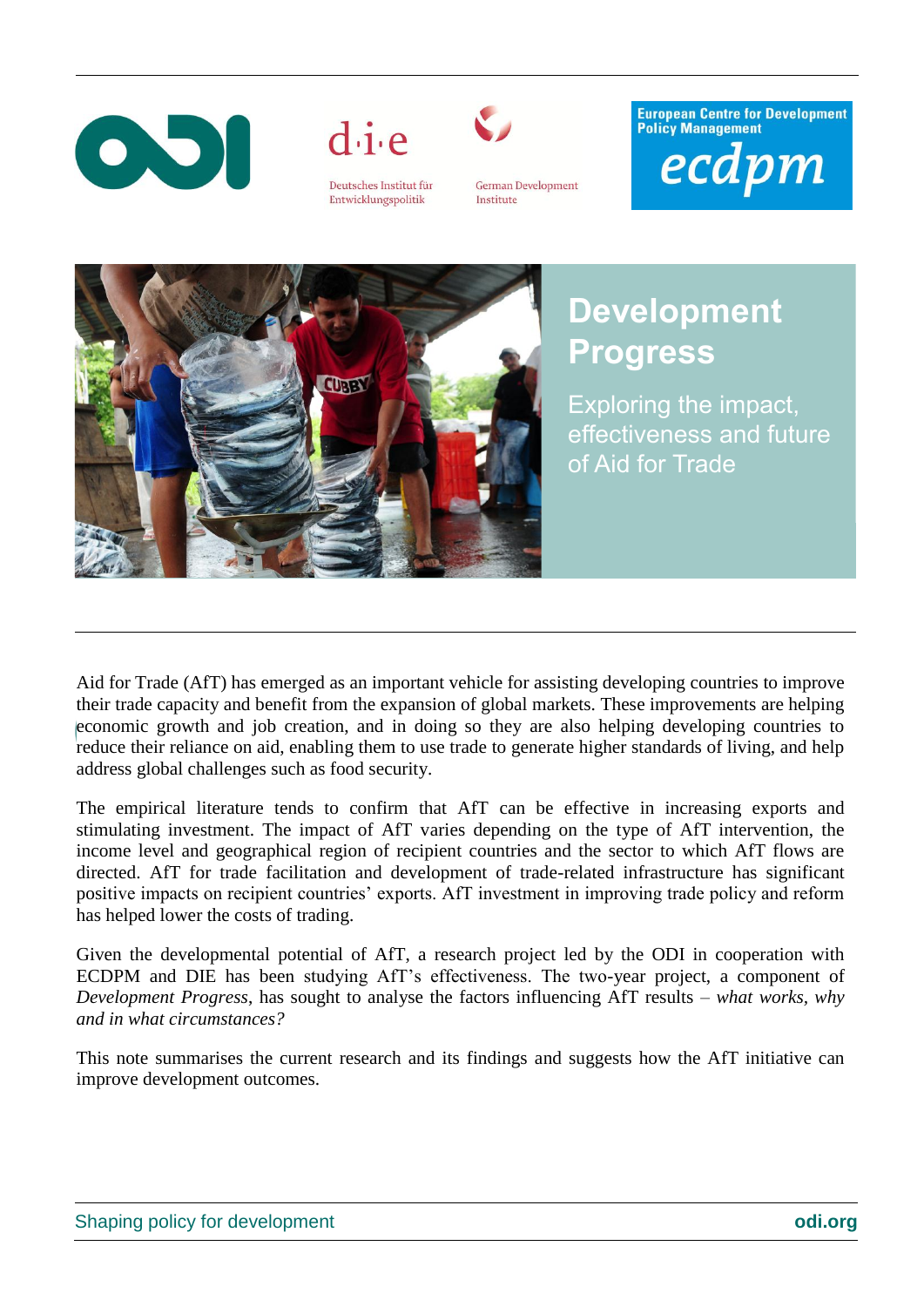# **Research themes**

## **[What works and in what circumstances?](http://www.odi.org.uk/publications/6771-increasing-effectiveness-aid-trade)**

A review of trends, experiences and impacts of AfT from 2006 to 2012 highlighted that AfT tends to work best when: it is targeted at reducing the cost of trading; it takes into consideration the recipient's income level or development status when identifying priorities and designing national and/or regional programmes; there is effective coordination between donors and recipients as well as coordination among donors; the selection of instruments and modalities for delivering AfT addresses trade-related constraints at the transnational and regional levels.

### **What is the quantitative evidence for the impact of AfT on trade performance?**

Econometric analysis suggests that AfT facilitation has a significant impact on export flows, and that the strength of this effect is driven by the quality of institutions in recipient countries. This has important policy implications. Countries with a better institutional context (such as an effective public-private dialogue) are likely to be better placed to benefit from AfT, but the adequacy of the institutions will be country-specific.

### **[How can AfT support the integration of developing countries into global value](http://www.odi.org.uk/publications/7579-aid-trade-global-value-chains-food-insecurity)  [chains?](http://www.odi.org.uk/publications/7579-aid-trade-global-value-chains-food-insecurity)**

The research examined the role of AfT in assisting the integration of agricultural producers in sub-Saharan Africa into high-value agricultural global value chains (GVCs). It focused on growers of cut flowers in Kenya, where interventions to facilitate trade and integrate producers within GVCs have been ongoing since before 2005, when AfT was agreed among WTO members. In a globalising world where GVCs are increasingly important, the ability to shift goods in and out is essential to a country's competitiveness. Equally important is the domestic capacity to meet regional and international trade standards.

## **[What are the opportunities and challenges for improving the effectiveness of AfT](http://www.odi.org.uk/publications/7576-regional-aid-trade-effectiveness)  [through a regional approach?](http://www.odi.org.uk/publications/7576-regional-aid-trade-effectiveness)**

A deeper level of regional integration is sometimes a stepping stone towards integrating into the global economy. Although a lack of data makes it difficult to know exactly how much AfT flows to the regional level, corridor approaches help reduce transport times and costs, thus addressing a major constraint to regional and international trade. Regional AfT comes up against the same institutional challenges that are faced by regional integration more broadly. Some of these challenges could be addressed through a more focused corridors approach, thereby increasing the effectiveness of regional AfT.

### **What is the impact of infrastructure on agricultural productivity?**

Road quality is very important for trade, with evidence suggesting that rural feeder roads are particularly important for poor rural households. While improvements in road infrastructure are regarded as a necessary condition, they are still not sufficient to improve trade outcomes. AfT-supported rural infrastructure projects should combine investments in hard infrastructure with investments in soft infrastructure (e.g. institutions for competition, extension services and inspection of standards) to improve the competitiveness of agricultural value chains.

### **[How did emerging economies promote trade and what lessons could less](http://www.odi.org.uk/publications/7577-successful-trade-promotion-lessons-emerging-economies-brazil-india-china)  [developed countries learn from their experiences?](http://www.odi.org.uk/publications/7577-successful-trade-promotion-lessons-emerging-economies-brazil-india-china)**

The research examined what lessons could be learnt from the experiences of China, India and Brazil in successfully supporting their trade performance. In addition to investment in infrastructure (where lessons focussed on the need for a favourable institutional environment for infrastructure, such as the presence of Development Banks or support for public-private partnerships), the research found a number of elements for successful trade facilitation reforms. These included: taking account of political economy challenges for trade facilitation; supporting the harmonisation of documentary requirements across countries; prioritising paperless trade, with a focus on electronic data interchange (EDI) and national and regional 'single window' facilities; minimising physical inspections, in particular through adoption of risk management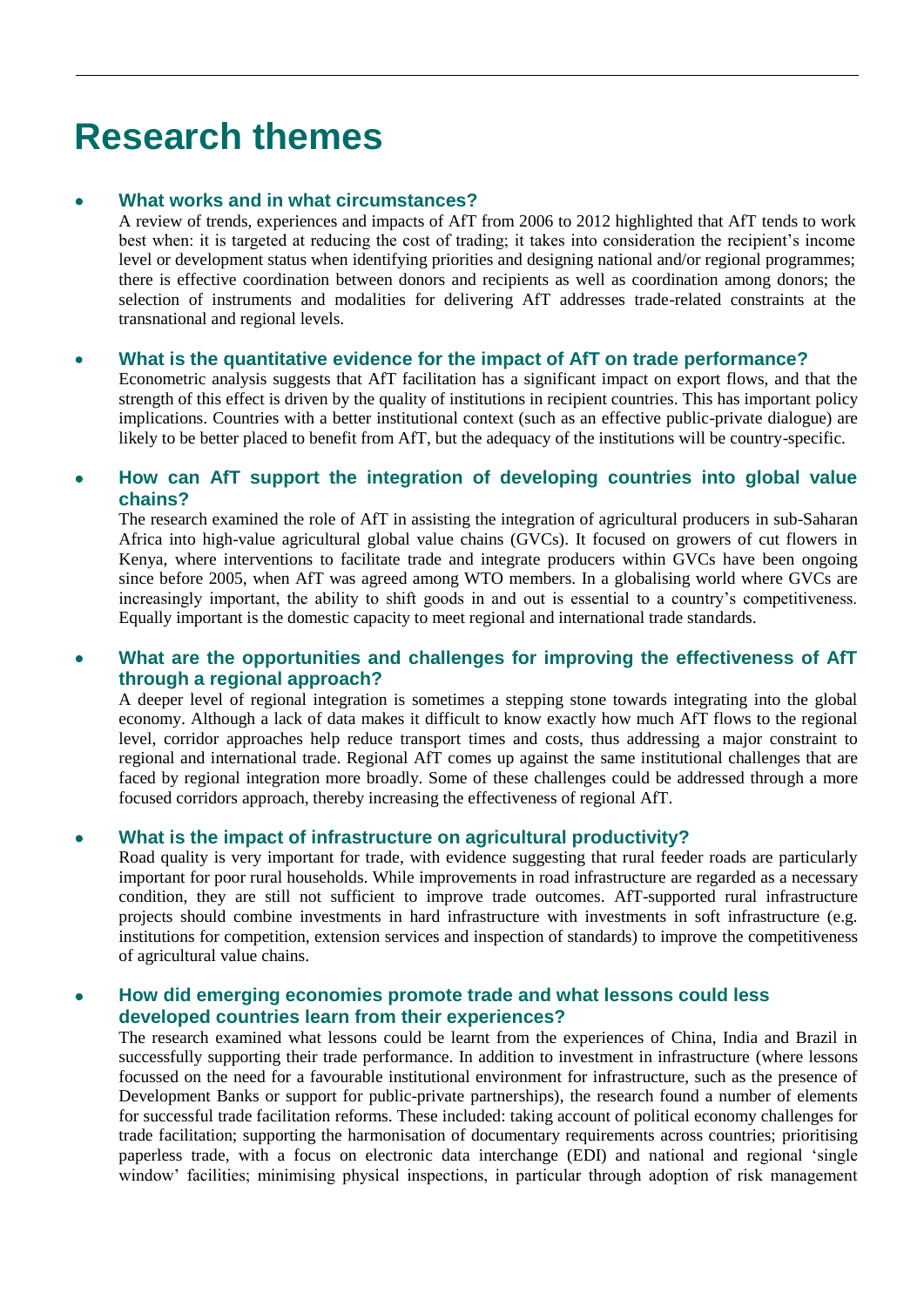techniques; and considering industry- and sector-specific trade facilitation initiatives, such as for agricultural products or low-value exports.

#### **[How can we improve the effectiveness of AfT interventions?](http://www.odi.org.uk/publications/7200-aid-trade-development-private-sector-global-markets)**

The research identified four phases in the AfT programme cycle and some key barriers to success for each: (i) determining AfT priorities, including the identification of binding trade-related constraints to growth; (ii) structuring AfT delivery, with particular examination of the different delivery instruments; (iii) the design and implementation of projects and programmes, focusing on delivery of national and regional AfT programmes; and (iv) monitoring and evaluation, including the different methodologies and how it informs ongoing and future programmes at the global, regional, national and project levels.

## **Looking ahead: Improving the effectiveness and development outcomes of Aid for Trade**

The AfT initiative has generated interest in how trade policy can contribute to development outcomes and how such policies can be supported. Policy-makers and researchers will need to consider a number of issues if the initiative is to continue to be relevant. AfT needs to adapt to the new trade and investment realities of emerging value chains and to an increasingly diversified financing environment, in which AfT through ODA is declining in importance.

There are a range of possible future directions for the AfT initiative. One possibility is that AfT will return to a very specific role, focusing mainly on AfT facilitation but taking into account developments in GVC analysis. Another possibility is that AfT will follow a bottom-up approach to trade. In this view, trade plays a part in the solutions to a wide range of trade-related development challenges, such as food security, employment and climate change. AfT is more connected, involves learning from emerging economies, offers packages of support ('investment for trade') to connect poor countries to value chains, and is managed and facilitated by actors who are well-connected to domestic state and business sectors. This renewed type of AfT can help effectiveness of AfT in times of resource constraint, leverage in other financial flows of great value and create more comprehensive connections between countries, actors and flows.

The research was led by Dirk Willem te Velde and Yurendra Basnett. The research team included Jakob Engel, Marie-Agnes Jouanjean, Jodie Keane, Jane Kennan, Christian Kingombe and Isabella Massa from ODI; Bruce Byiers and Dan Lui from ECDPM; and Clara Brandi from DIE. **More information can be found at [www.odi.org.uk/aid-for-trade.](http://www.odi.org.uk/aid-for-trade)**